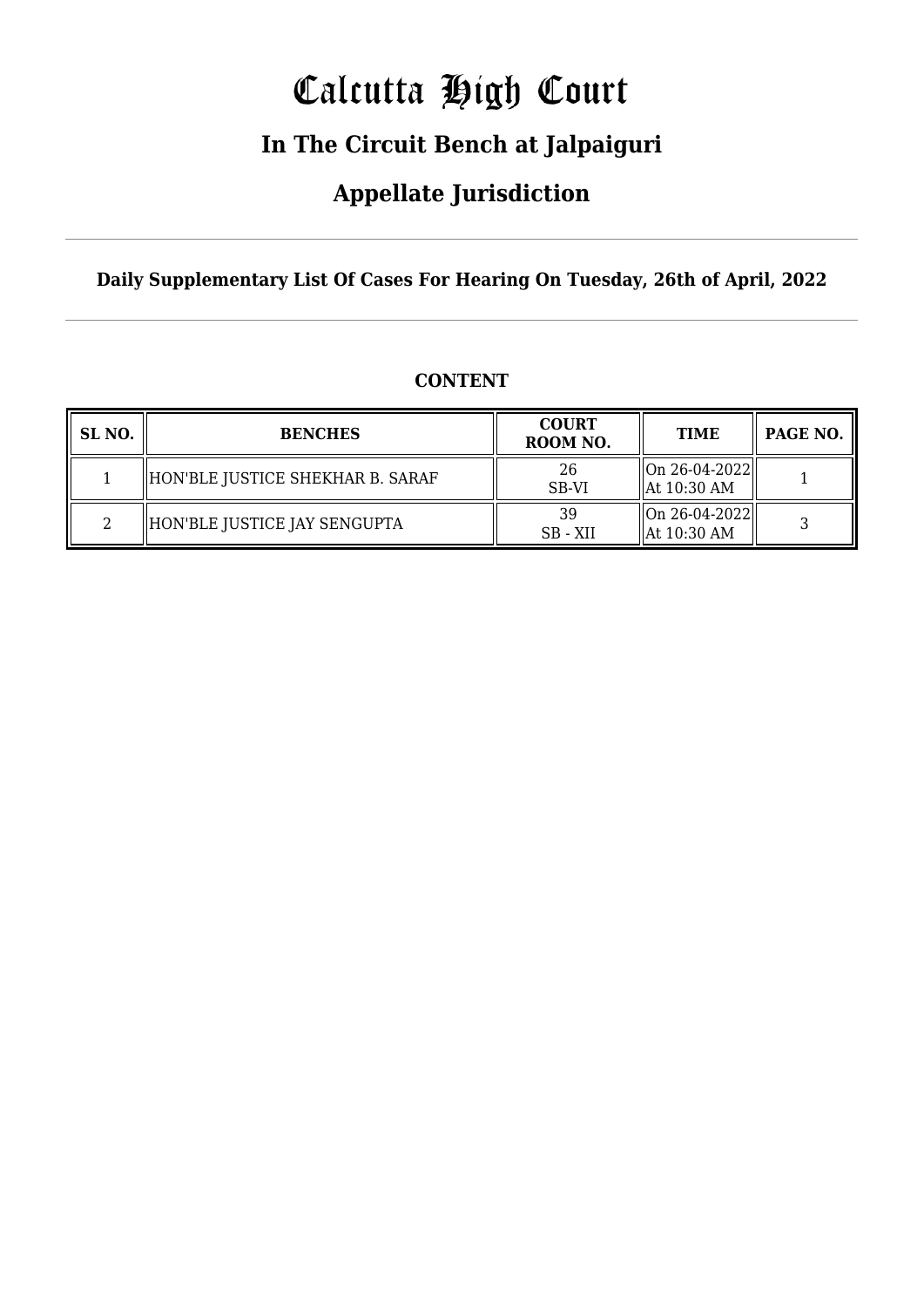

## Calcutta High Court **In The Circuit Bench at Jalpaiguri Appellate Side**

**DAILY CAUSELIST For Tuesday The 26th April 2022**

**COURT NO. 26 SINGLE BENCH (SB-VI) AT 10:30 AM HON'BLE JUSTICE SHEKHAR B. SARAF (VIA VIDEO CONFERENCE)**

#### **FROM PRINCIPAL BENCH**

#### **AFTER ORIGINAL SIDE MATTER**

#### **CONTEMPT APPLICATION**

| $\mathbf{1}$ | WPCRC/1/2022        | UJJAL KUMAR DEY<br><b>VS</b><br>PANKAJ TAMANG                                  | <b>SUBINAY DEY</b> |
|--------------|---------------------|--------------------------------------------------------------------------------|--------------------|
| in           | WPA/377/2021        | UJJAL KUMAR DEY<br><b>VS</b><br>THE STATE OF WEST<br><b>BENGAL AND ORS</b>     | <b>SUBINAY DEY</b> |
| 2            | <b>WPCRC/2/2022</b> | <b>SUBAL BARMAN</b><br><b>VS</b><br>PANKAJ TAMANG                              | <b>SUBINAY DEY</b> |
| in           | WPA/267/2021        | <b>SUBAL BARMAN</b><br><b>VS</b><br>THE STATE OF WEST<br><b>BENGAL AND ORS</b> | <b>SUBINAY DEY</b> |
| 3            | CPAN/43/2021        | DEBI CHARAN SARKAR<br><b>VS</b><br>PANKAJ TAMANG                               | <b>SUBINAY DEY</b> |
| in           | WPA/177/2021        | DEBI CHARAN SARKAR<br><b>VS</b><br>THE STATE OF WEST<br><b>BENGAL AND ORS</b>  | <b>SUBINAY DEY</b> |
| 4            | CPAN/44/2021        | <b>KRISHNA GHOSH</b><br><b>VS</b><br>PANKAJ TAMANG                             | <b>SUBINAY DEY</b> |
| in           | WPA/269/2021        | KRISHNA GHOSH<br><b>VS</b><br>THE STATE OF WEST<br><b>BENGAL AND ORS</b>       | <b>SUBINAY DEY</b> |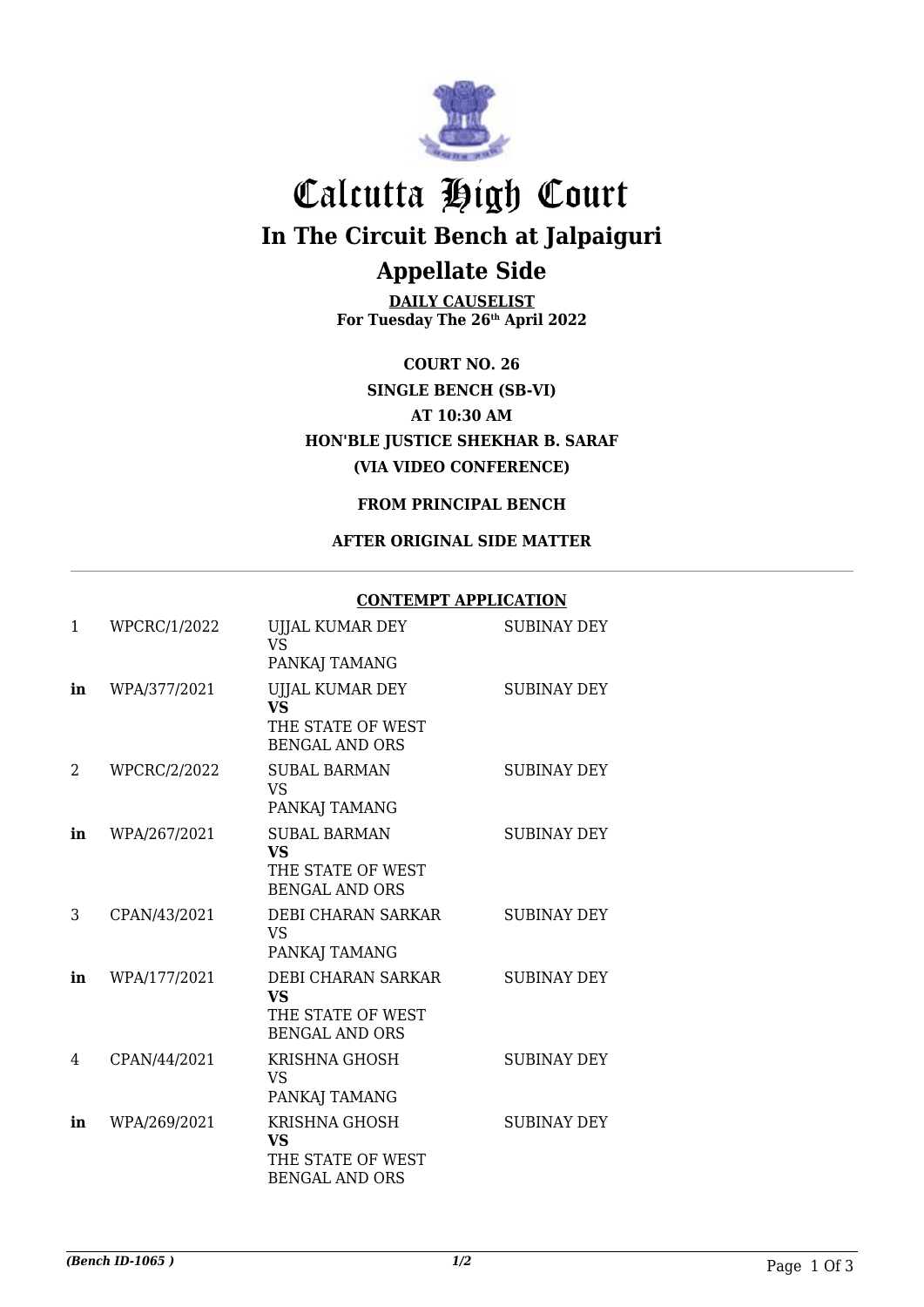#### *DAILY CAUSELIST COURT NO 26-FOR TUESDAY THE 26TH APRIL 2022 HIGH COURT OF CALCUTTA - 2 -*

| 5. | CPAN/41/2021 | <b>MANIBALA DAS</b><br>VS<br>PANKAJ TAMANG                               | <b>SUBINAY DEY</b>   |
|----|--------------|--------------------------------------------------------------------------|----------------------|
| in | WPA/271/2021 | MANIBALA DAS<br>VS.<br>THE STATE OF WEST<br>BENGAL AND ORS               | <b>SUBINAY DEY</b>   |
| 6  | CPAN/42/2021 | <b>DULAL SARKAR</b><br>VS<br>PANKAJ TAMANG                               | SUBINAY DEY          |
| in | WPA/273/2021 | <b>DULLAL SARKAR</b><br>VS<br>THE STATE OF WEST<br><b>BENGAL AND ORS</b> | SUBINAY DEY          |
| 7  | WPA/528/2019 | ASIT CHANDRA LAHIRI<br>VS<br>STATE OF WEST BENGAL<br>AND ORS             | <b>NABANKUR PAUL</b> |
|    |              |                                                                          |                      |

IA NO: CPAN/1/2020